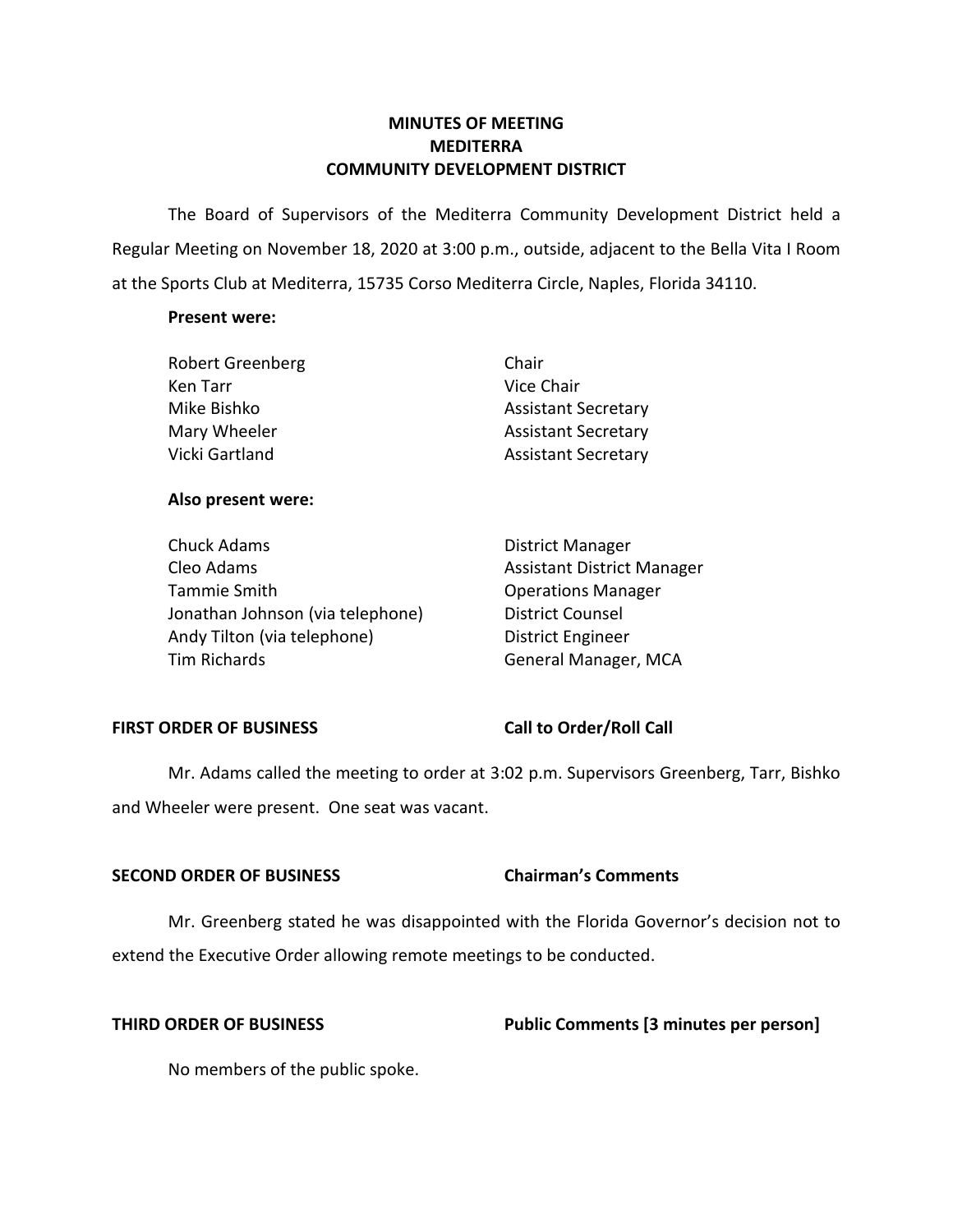**FOURTH ORDER OF BUSINESS** Administration of Oath of Office to Newly  **Elected Supervisors, Michal Bishko [SEAT 3] and Robert Greenberg [SEAT 4], (***the following to be provided in a separate package)* 

The following scrivener's error in the title of this agenda item was noted:

Line 2: "Michal" should be "Michael"

Mrs. Adams, a Notary of the State of Florida and duly authorized, administered the Oath

of Office to Mr. Bishko and Mr. Greenberg. Both were already familiar with the following items.

- **A. Guide to Sunshine Amendment and Code of Ethics for Public Officers and Employees**
- **B. Membership, Obligations and Responsibilities**
- **C. Financial Disclosure Forms** 
	- **I. Form 1: Statement of Financial Interests**
	- **II. Form 1X: Amendment to Form 1, Statement of Financial Interests**
	- **III. Form 1F: Final Statement of Financial Interests**
- **D. Form 8B – Memorandum of Voting Conflict**

 **FIFTH ORDER OF BUSINESS Consideration of Resolution 2021-02, Declaring a Vacancy in Seat 5 of the Board of Supervisors Pursuant to Section 190.006(3)(b), Florida Statutes; and Providing an Effective Date** 

Mr. Greenberg presented Resolution 2021-02.

 **On MOTION by Mr. Greenberg and seconded by Mr. Tarr, with all in favor, Resolution 2021-02, Declaring a Vacancy in Seat 5 of the Board of Supervisors Pursuant to Section 190.006(3)(b), Florida Statutes; and Providing an Effective Date, was adopted.** 

### **SIXTH ORDER OF BUSINESS Consider Appointment of Ms. Vicki Gartland to fill Vacancy in Seat 5**

Mr. Greenberg nominated Ms. Gartland to fill Seat 5. No other nominations were made.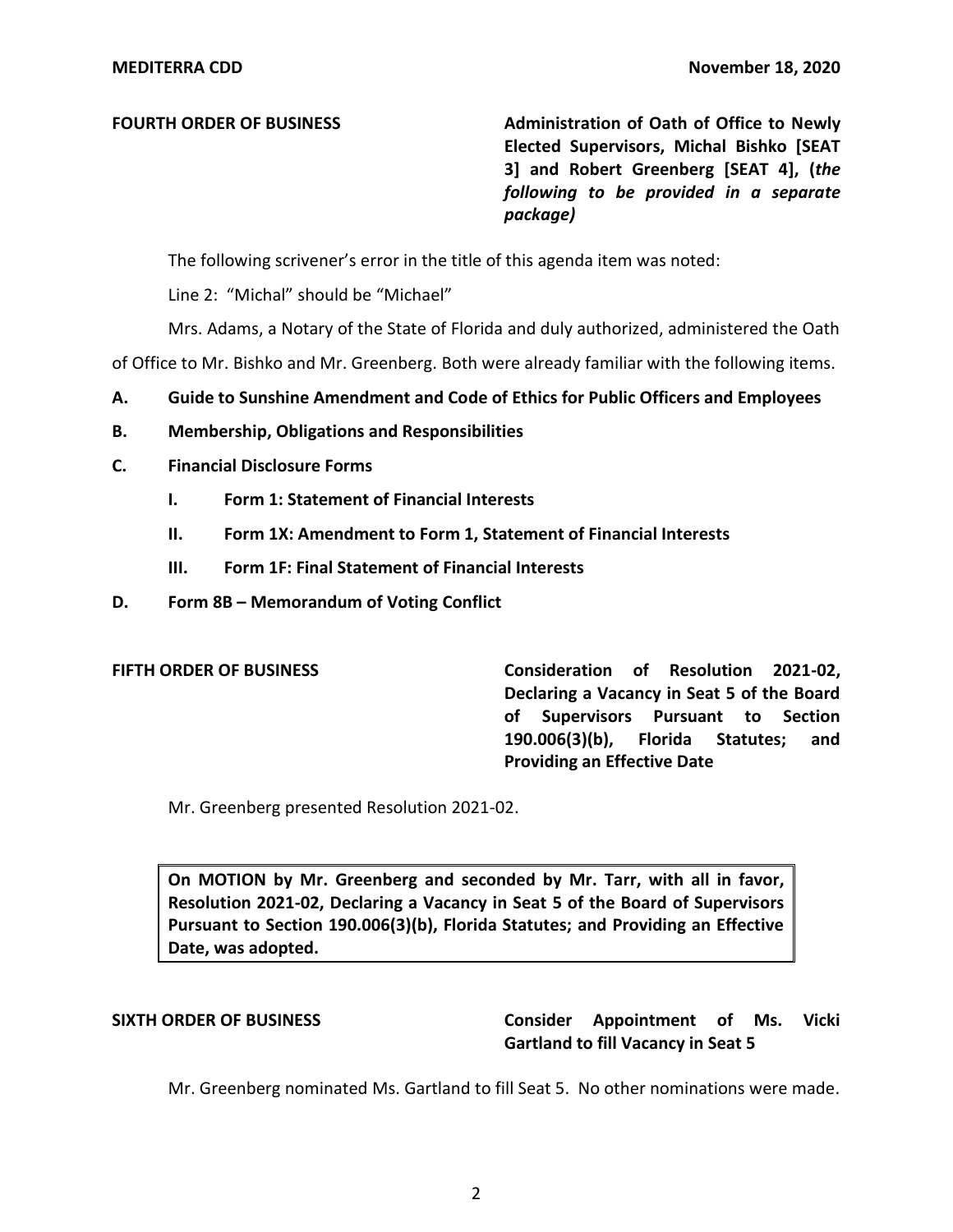**On MOTION by Ms. Wheeler and seconded by Mr. Bishko, with all in favor, the appointment of Ms. Vicki Gartland to fill the vacancy in Seat 5, was approved.** 

## • **Administration of Oath of Office to Newly Appointed Supervisor (***the following to be provided in a separate package)*

Mrs. Adams, a Notary of the State of Florida and duly authorized, administered the Oath

of Office to Ms. Gartland. Mrs. Adams explained the following items:

- **A. Guide to Sunshine Amendment and Code of Ethics for Public Officers and Employees**
- **B. Membership, Obligations and Responsibilities**
- **C. Financial Disclosure Forms** 
	- **I. Form 1: Statement of Financial Interests**
	- **II. Form 1X: Amendment to Form 1, Statement of Financial Interests**
	- **III. Form 1F: Final Statement of Financial Interests**

### **D. Form 8B – Memorandum of Voting Conflict**

 Mrs. Adams advised Ms. Gartland to use the assigned District email address and maintain computer and other files for all CDD business separate from personal files. Ms. Gartland would send a completed W-4 form to Management, which is necessary to receive Board Member compensation.

 **SEVENTH ORDER OF BUSINESS Consideration of Resolution 2021-03, Designating a Chair, a Vice Chair, a Secretary, Assistant Secretaries, a Treasurer and an Assistant Treasurer of the District, and Providing for an Effective Date Mediterra Community Development** 

 Mr. Greenberg presented Resolution 2021-03. Mr. Tarr nominated the following slate of officers:

| Chair               | <b>Robert Greenberg</b> |
|---------------------|-------------------------|
| Vice Chair          | <b>Kenneth Tarr</b>     |
| Secretary           | <b>Chuck Adams</b>      |
| Assistant Secretary | Mary Wheeler            |
| Assistant Secretary | Michael Bishko          |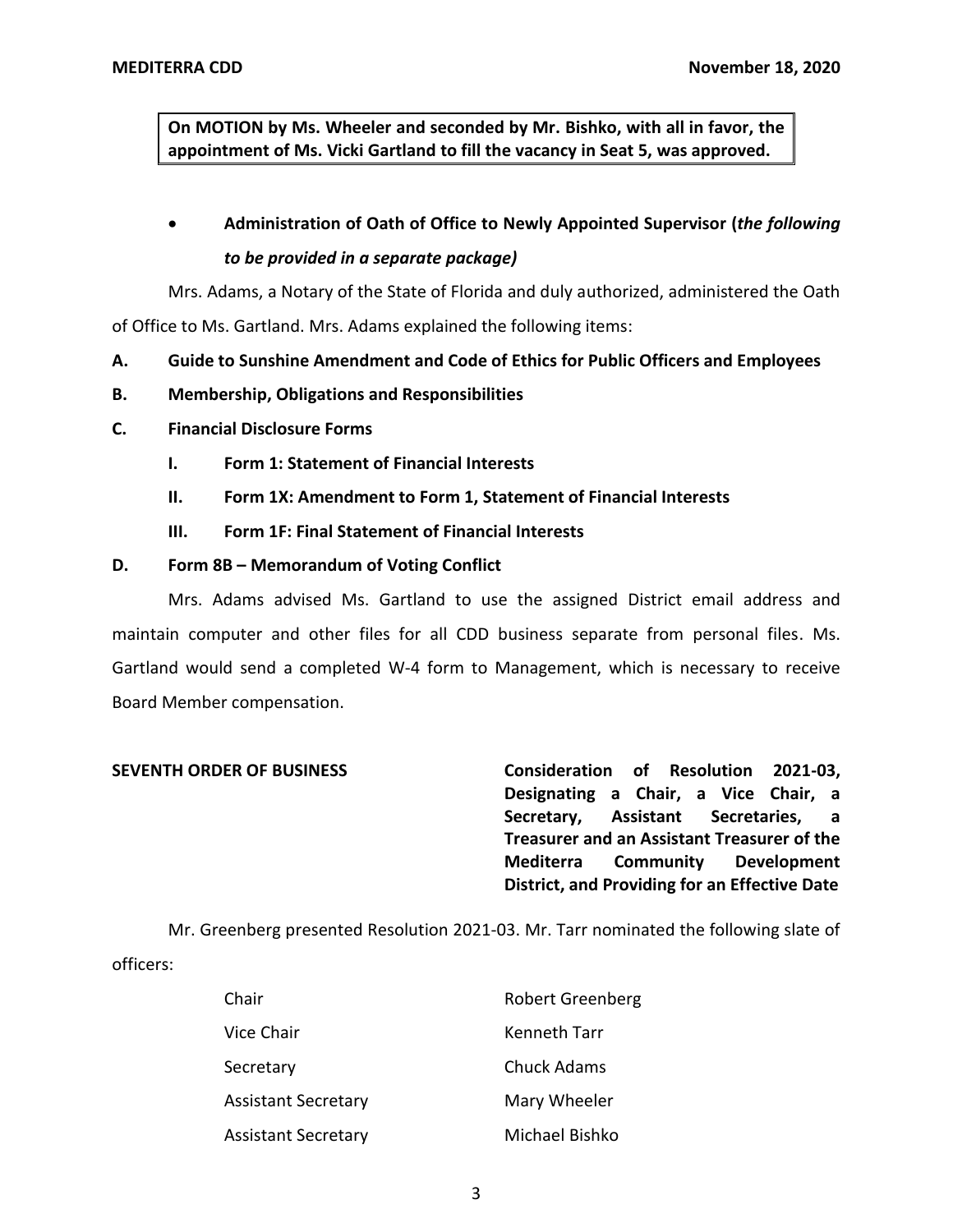| <b>Assistant Secretary</b> | Vicki Gartland |
|----------------------------|----------------|
| <b>Assistant Secretary</b> | Craig Wrathell |
| Treasurer                  | Craig Wrathell |
| <b>Assistant Treasurer</b> | Jeff Pinder    |

No other nominations were made.

 **On MOTION by Mr. Tarr and seconded by Mr. Bishko, with all in favor, Resolution 2021-03, Designating a Chair, a Vice Chair, a Secretary, Assistant Secretaries, a Treasurer and an Assistant Treasurer of the Mediterra Community Development District, as nominated, and Providing for an Effective Date, was adopted.** 

### **EIGHTH ORDER OF BUSINESS**

### **Update: October Cane Toad Report**

 Mr. Greenberg recommended continuing the program next year, with the same number of scheduled visits; the program was included in next year's budget. He mentioned that feedback to the District and MCA was favorable and commended the contractor, Staff and the Board for running a successful program. He would draft a letter to the community about the program for Mr. Adams to distribute. Mr. Tarr noted Medici hired Pesky Varmints, LLC, to address iguana issues, as they cannot just be removed using the same methods as for Cane Toads.

### Acceptance of  **Statements as of September 30, 2020 NINTH ORDER OF BUSINESS Acceptance of Unaudited Financial**

 Mr. Greenberg presented the Unaudited Financial Statements as of September 30, 2020. Discussion ensued regarding including the Financial Highlights Report in the next agenda, joint budget related programs with the MCA, etc. The financials were accepted.

**TENTH ORDER OF BUSINESS Approval of October 21, 2020 Regular Meeting Minutes**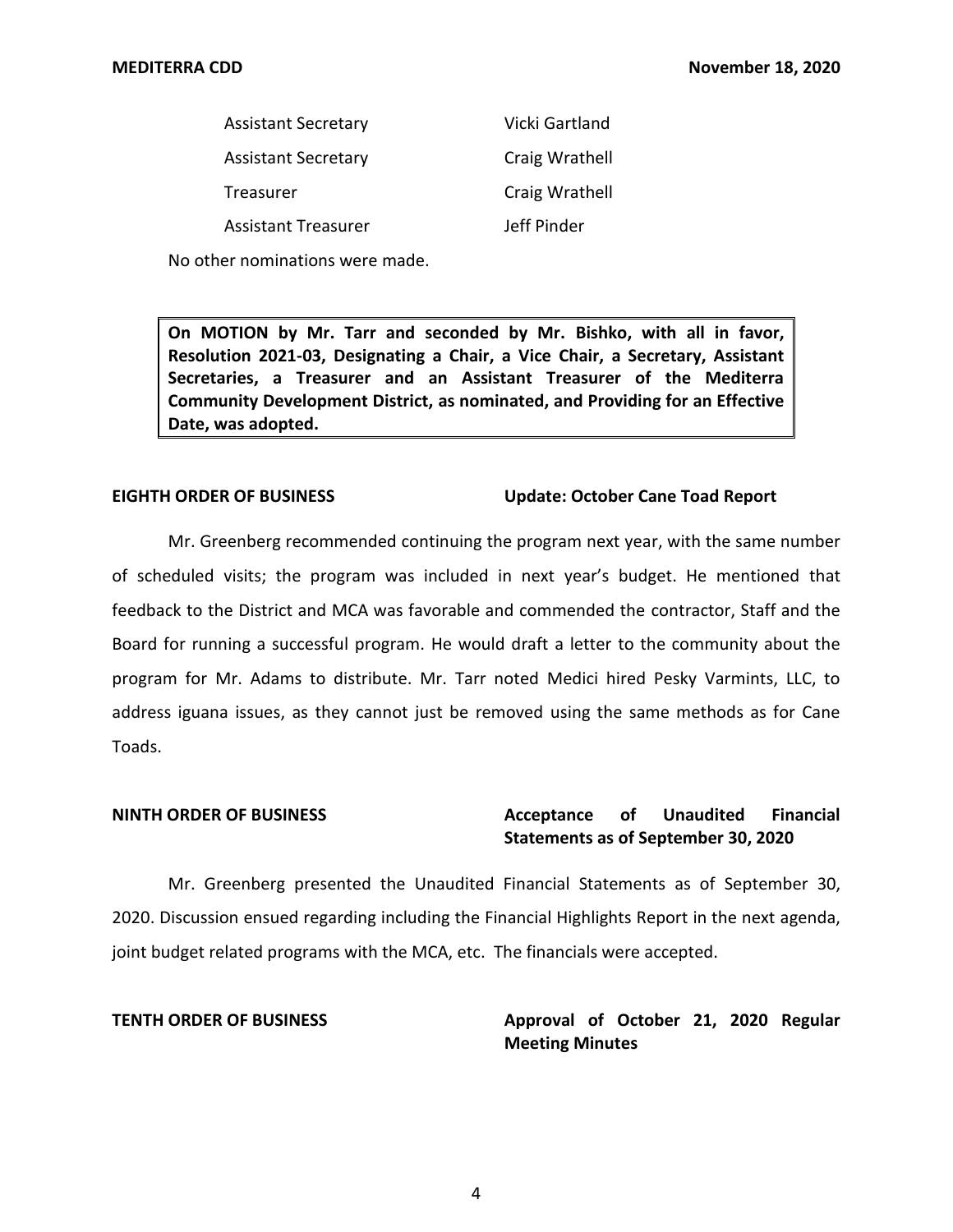Mr. Greenberg asked the Board Members to submit their comments to Management

 prior to meetings. Mrs. Adams would ensure Management sends Mr. Tarr the draft minutes to review prior to placing them in the agenda package.

Mr. Greenberg presented the October 21, 2020 Regular Meeting Minutes.

The following changes were made:

Line 141: Insert "Calabria Condominium Association" after "the"

Line 94: Change "Gartner" to "Gartland"

 **On MOTION by Mr. Tarr and seconded by Mr. Bishko, with all in favor, the October 21, 2020 Regular Meeting Minutes, as amended to include edits submitted to Management and edits made during the meeting, were approved.** 

### **ELEVENTH ORDER OF BUSINESS Staff Reports**

 **A. District Counsel:** *Hopping Green & Sams, P.A.* 

There being no report, the next item followed

 **B. District Engineer:** *Johnson Engineering, Inc.* 

### • **Discussion: Extension of Veterans Parkway and Potential Impacts to Mediterra**

 Mr. Tilton stated that he reviewed the application for the proposed school and did not areas (DDAs), which indicated the location of the proposed school and affected areas. find any adverse issues, from a water management standpoint. Mr. Adams distributed the handouts provided by Mr. Tilton, including graphics of the stormwater ponds and dry detention

 Mr. Tilton reviewed the proposed roadway extension project scheduled in Phase 2, which proposed extending the western outfall structure, "Western Coco2", currently discharging into a wooded area. He must review the design calculations, requested from the Design Engineer, to ensure the proposed extension to the culvert connection, along the outer side of Mediterra's boundary, was beneficial and not a detriment to the existing structure. He must also determine how much head loss was in the length of the pipe. Discussion ensued regarding installing a flow data device to obtain current flow data, defining a detention versus a retention pond, changes to water levels, the deadline to object to the project, etc.

This item will remain on the agenda.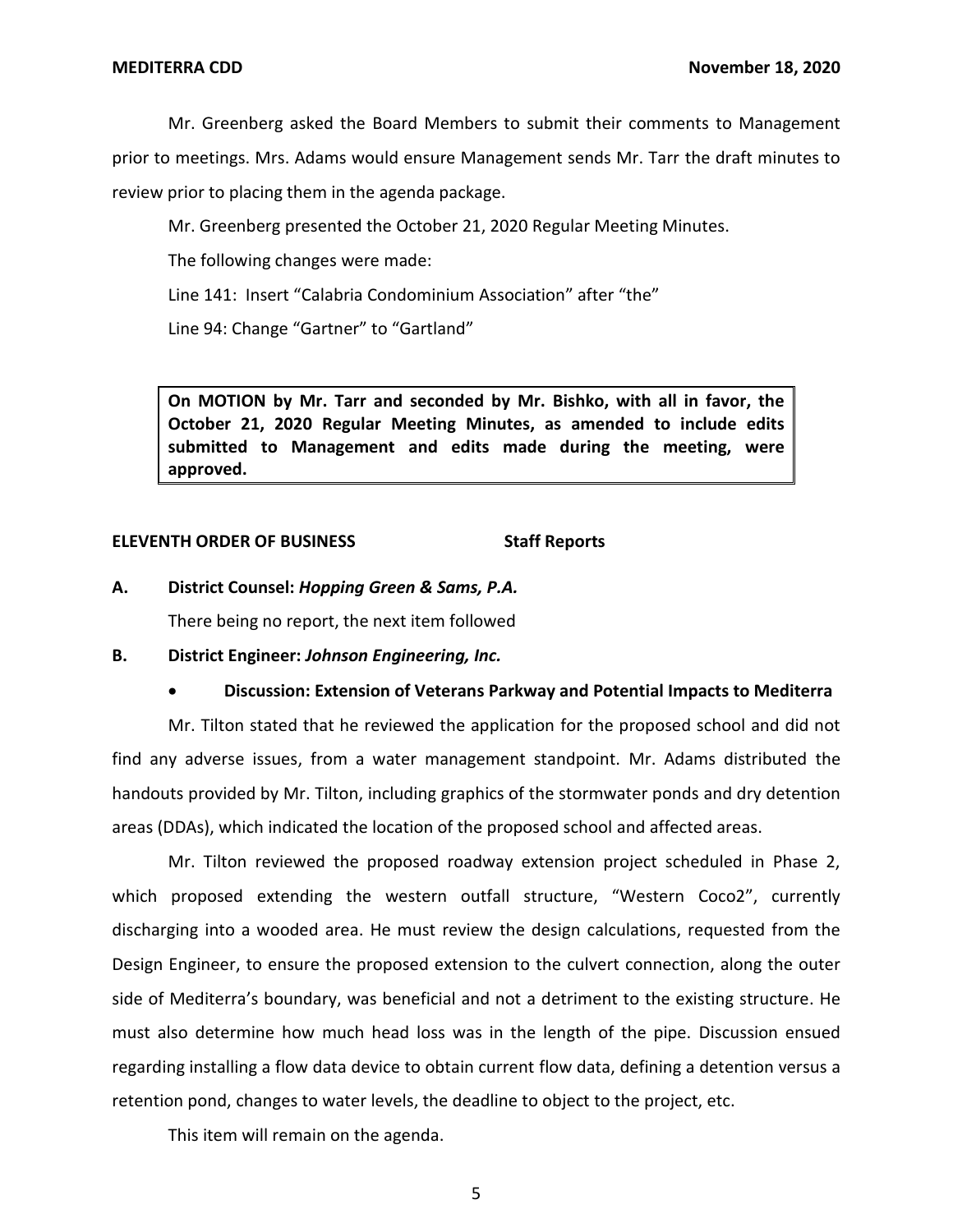Mr. Tilton would review the calculations and calculate them if he is unable to obtain the documents and report his findings to the Board. Then, a decision can be made regarding contacting the South Florida Water Management District (SFWMD) to point out any shortcomings, which would be when the SFWMD could reopen the permit.

 In response to a request to track the permit extension letters to fill Lake 74, Mr. Tilton stated that he would schedule a call with Mr. Johnson to discuss it. Mr. Johnson was asked to research the District's legal position regarding the permit extensions, relative to COVID-19 and other Executive Orders from the Florida Governor.

### **C. District Manager:** *Wrathell, Hunt and Associates, LLC*

### • **NEXT MEETING DATE: January 20, 2021 at 3:00 P.M.**

### o **QUORUM CHECK**

All Supervisors confirmed their attendance at the January 20, 2021 meeting.

### **D. Operations Manager:** *Wrathell, Hunt and Associates, LLC*

The Field Operations Report was included for informational purposes.

# ■ **Renew Lake and Wetland Maintenance Contract – SOLitude Lake Management This item was an addition to the agenda.**

 Mrs. Adams presented an offer from SOLitude Lake Management (SOLitude) to renew the contract at the current price, for three consecutive years, if the Board decides not to utilize a sealed bid process. The contract is set to expire January 31, 2021. Mr. Greenberg polled the Board regarding proceeding with renewal.

### **Mr. Greenberg opened public comments.**

No one from the public spoke.

 **Mr. Greenberg closed public comments.** 

 **On MOTION by Mr. Tarr and seconded by Ms. Gartland, with all in favor, renewing the SOLitude Lake Management Lake and Wetland Maintenance Contract, at the current price for the next three years, was approved.** 

Mrs. Adams reported the following:

 $\triangleright$  RCS: SOLitude scheduled the aeration repairs and anticipated completion by the end of the month.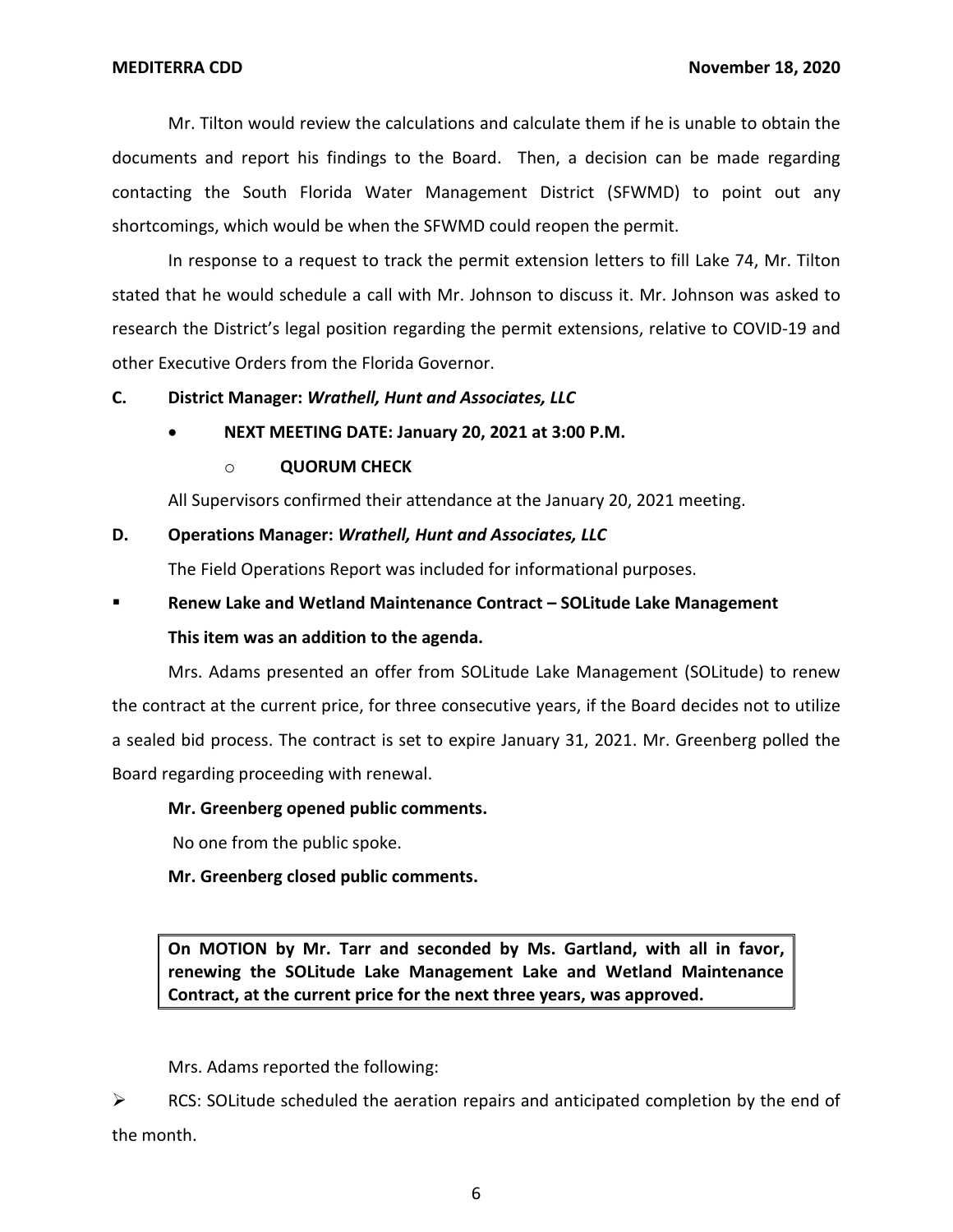In response to Mr. Greenberg's question, Mrs. Adams stated that SOLitude uses the same notification procedure for pipe cleaning services; however, RCS held up on the work orders, which caused further delays in the required repairs. Mrs. Adams would ask SOLitude to copy her on all repair notices to RCS.

 ➢ Littoral Plantings: Ms. Smith would inspect the project next week. EarthBalance scheduled an inspection to ensure there are no floaters, as a result of the storm this week.

 $\triangleright$  Lake 35 Riprap and Lake 13 Projects/Financial Impact: Scheduling of the lake bank remediation project for Lake 35 is delayed until after Easter.

 Discussion ensued regarding the budget. The pipe cleaning expenses and budgeted amounts were also discussed. Per Mr. Greenberg, a breakdown of the amount budgeted and how much was spent should be provided at the next meeting. He directed Staff to provide the Fiscal Year budget to each Board Member, under separate cover. Regarding the Lake 13 project, Mr. Adams stated that a proposal from Anchor Marine would be presented for approval at the next meeting.

 Mr. Greenberg felt that, if something needs to come before the Board for a vote, it should not be just included in the Operations Report; rather, it should be an agenda item for consideration and a vote. Mr. Greenberg stated that, to him, when something is in the Operations Report, it is something that the Board previously established a policy on or appropriated the money for and then Staff took action based on the Board's decision. He indicated that, going forward, the Operations Report should be restricted to the implementation of a policy or Board-approved appropriation for the expenditure of CDD money.

Mrs. Adams stated that she would include the following items in the next agenda:

 $\triangleright$  A revised Financial Impact Statement with a breakdown of October's actual costs versus the budgeted amount.

 $\triangleright$  The Fiscal Year 2021 budget.

 $\triangleright$  The Lake 13 Project bids and the October minutes that included discussion of the project.

7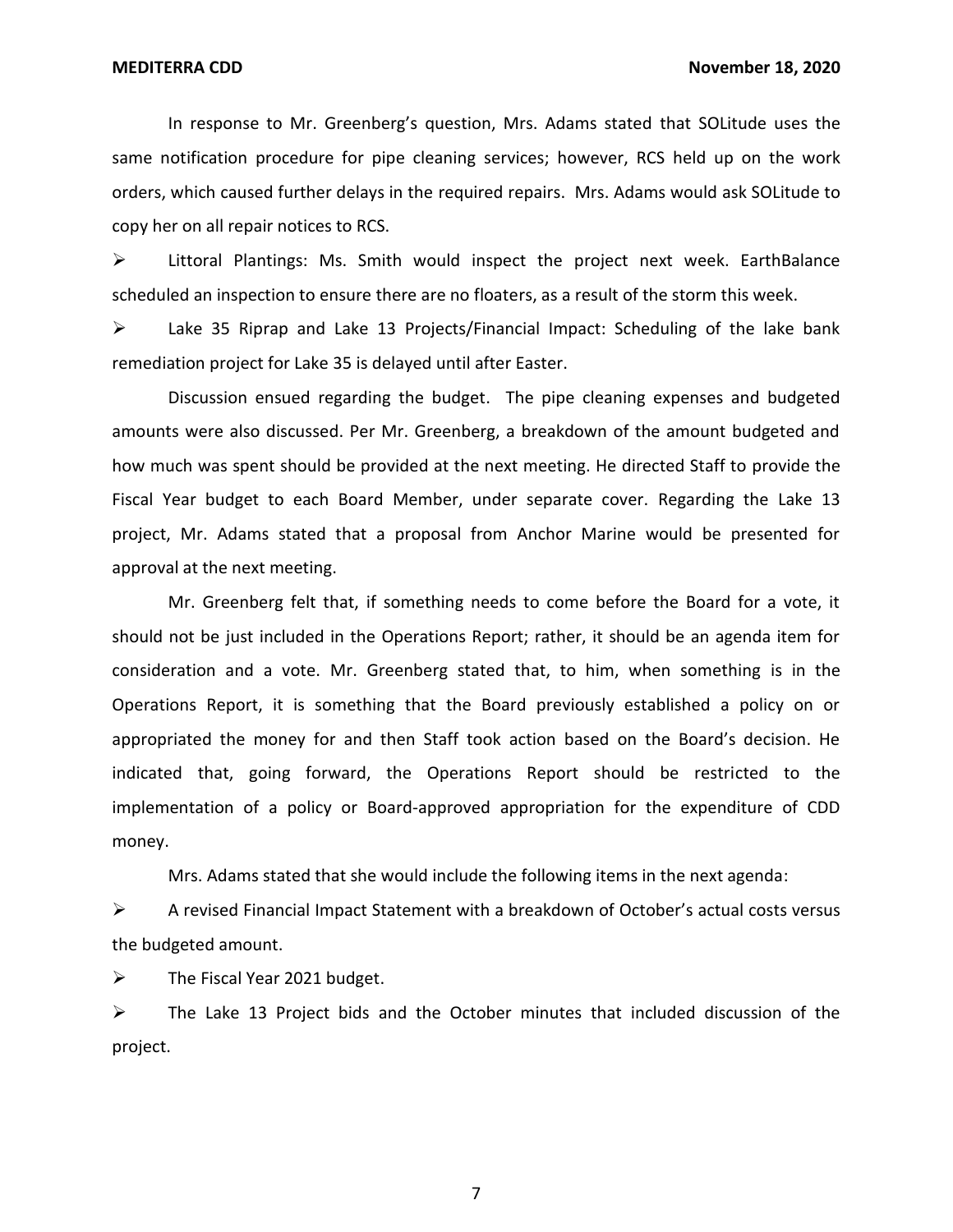back vegetation in the conservation area to the survey stakes. The last proposal, for \$4,400,  $\triangleright$  Calabria Project: A response was pending from Mr. Clerico about the proposals to trim was obtained from Lumberjacks.

### • **Key Activity Dates**

 Adams would update the Report after the meeting. The November Key Activity Dates Report was included for informational purposes. Mrs.

### **TWELFTH ORDER OF BUSINESS** Action/Agenda or Completed Items

Items 5, 7, 8, 10 - 14, 16, 17, 19, 20, 23 and 24 were completed.

### **THIRTEENTH ORDER OF BUSINESS Old Business**

There being no old business, the next item followed.

### **FOURTEENTH ORDER OF BUSINESS Supervisors' Requests**

 Mr. Tarr stated that a Collier County Representative told him that Mediterra CDD needed to submit a formal request to have the Tax Notice and certain content on the Collier County insert corrected to reflect Mediterra CDD's legal name. Mr. Adams would send a letter to Ms. Cindy Pickett, at the Collier County Tax Collector, regarding any required changes.

Ms. Gartland requested a map. Mrs. Adams stated she would send one to her.

### **FIFTEENTH ORDER OF BUSINESS Public Comments**

There being no public comments, the next item followed.

 Mrs. Adams stated that Staff ordered a clock to commemorate Mr. Van Tassel's service on the Board. Mr. Greenberg will take the clock to Mr. Van Tassel's residence after the meeting.

### **SIXTEENTH ORDER OF BUSINESS Adjournment**

There being nothing further to discuss, the meeting adjourned.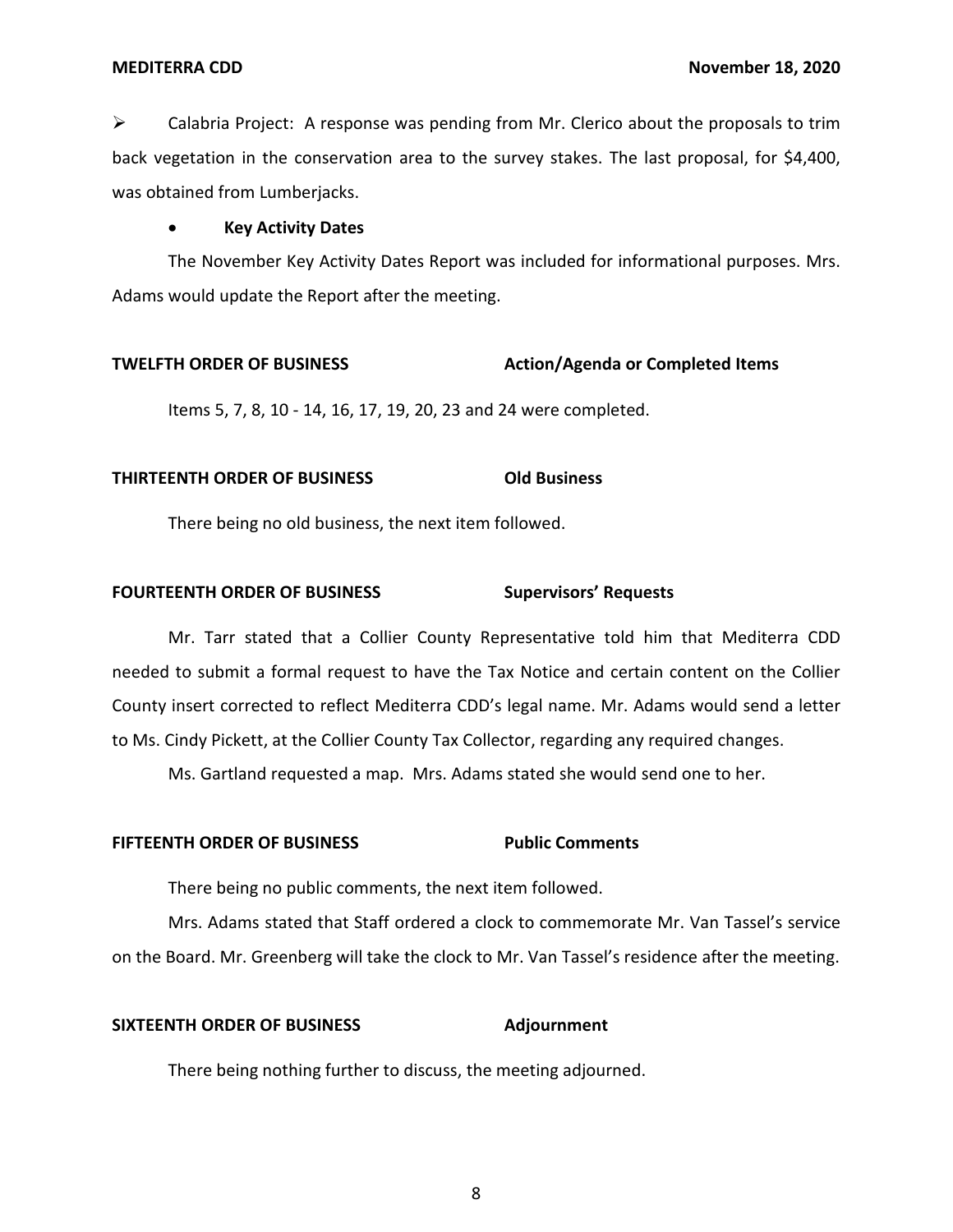<span id="page-8-0"></span> **On MOTION by Ms. Wheeler and seconded by Mr. Tarr, with all in favor, the meeting adjourned at 4:25 p.m.** 

### [SIGNATURES APPEAR ON THE FOLLOWING PAGE]